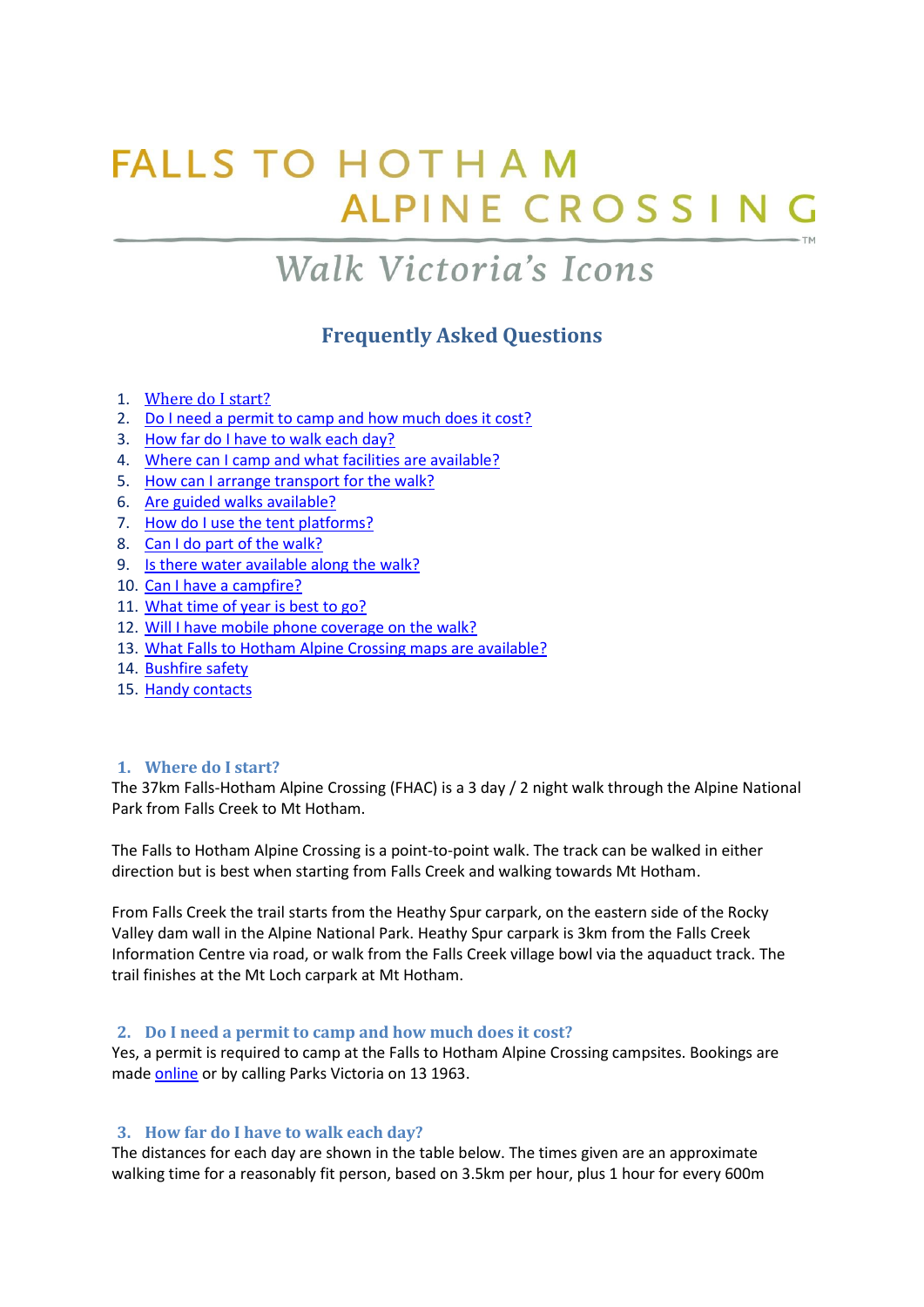ascent. Remember to allow extra time for breaks, photo stops and lunch along the way. Day 3 is shorter in distance but there is a steep climb from Dibbins Hut up Swindlers Spur.

| Day | Section                                                     | <b>Distance</b><br>(km) | Approximate<br>walking time<br>(hrs) |
|-----|-------------------------------------------------------------|-------------------------|--------------------------------------|
|     | Heathy Spur Trailhead (Falls Creek) to Cope Hut<br>campsite | 14                      | 4                                    |
|     | Cope Hut campsite to Dibbins Hut campsite                   | 14                      | 4                                    |
|     | Dibbins Hut campsite to Mt Loch carpark (Mt Hotham)         | 9                       | 3.5                                  |

#### <span id="page-1-0"></span>**4. Where can I camp and what facilities are available?**

There are two Falls to Hotham Alpine Crossing campsites – Cope Hut campsite on the Bogong High Plains and Dibbins Hut campsite near the headwaters of the Cobungra River.

| <b>Facility</b>           | <b>Cope Hut</b>  | <b>Dibbins Hut</b> |
|---------------------------|------------------|--------------------|
| Tent platforms            |                  |                    |
| Toilet                    |                  |                    |
| Water (untreated)         |                  |                    |
| Picnic table              |                  | 300 <sub>m</sub>   |
| Hut for emergency shelter | 200 <sub>m</sub> | 300 <sub>m</sub>   |
| Fireplace                 |                  | 300 <sub>m</sub>   |

Campsite facilities and distance from campsite:

#### <span id="page-1-1"></span>**5. How can I arrange transport for the walk?**

Being a point to point walk, hikers will need to arrange transport from the end of the walk to get back to their vehicle. There are a number of options:

#### Independent car shuffling:

If you have two vehicles, a car shuffle is a good way to independently provide transport to and from the start and end of the walk. Vehicles can be left at either the Heathy Spur or Mt Loch carparks at either end of the walk. Note that driving time between the trailheads is approximately 2 % hours on windy roads.

#### Accommodation providers

If you are staying in accommodation at Falls Creek, Mt Hotham or Dinner Plain prior to commencing your walk, some accommodation providers can offer transport back from the trailhead, or assist with a car shuffle.

#### <span id="page-1-2"></span>**6. Are guided walks available?**

Guided walks are available with a Parks Victoria licensed tour operator. A guided walk will help you get the most out of your visit. Visit the Parks Victori[a website](http://parkweb.vic.gov.au/explore/guided-tours) for information, you will find tour operators listed on the Alpine National Park page, listed under bushwalking.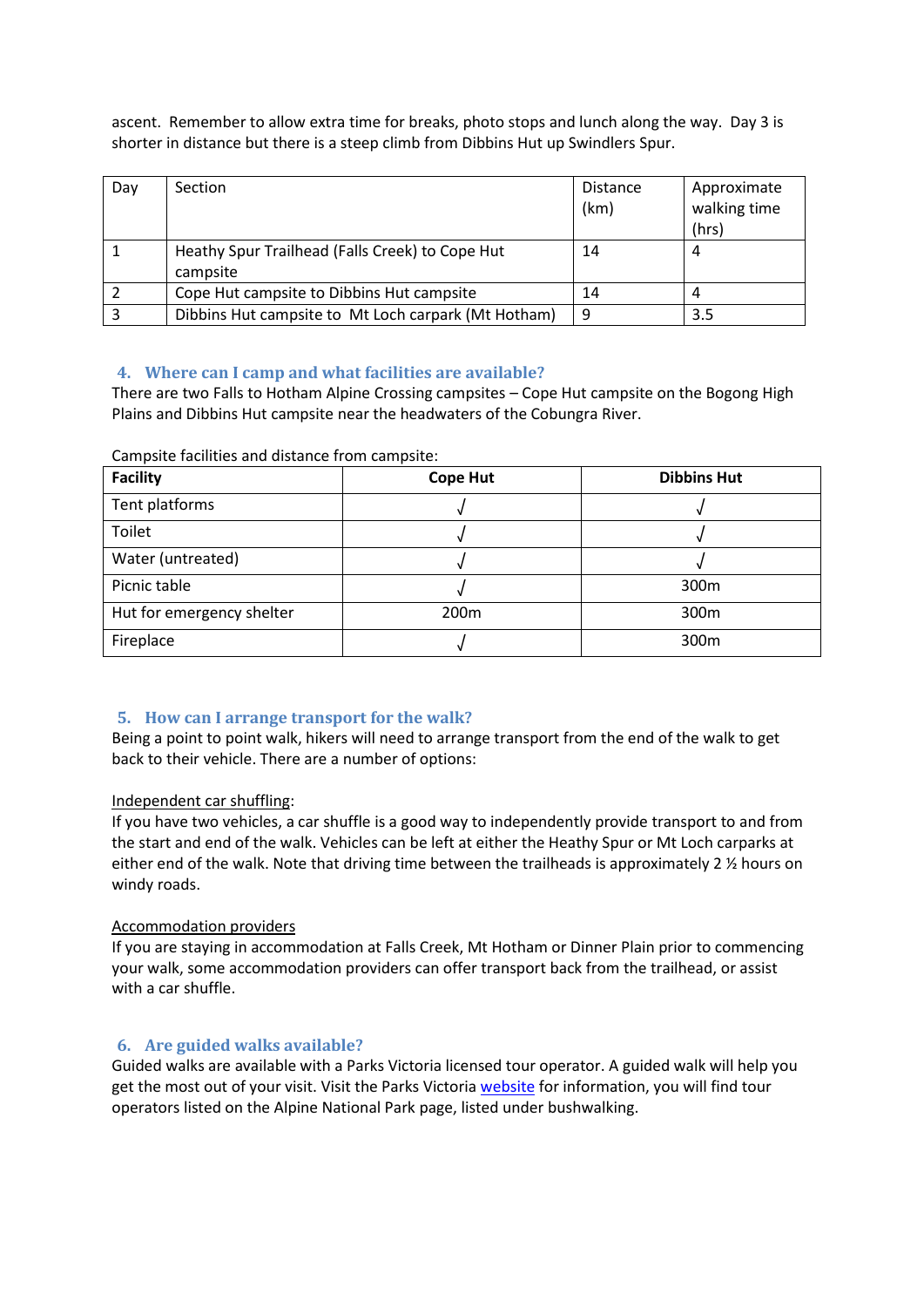#### <span id="page-2-0"></span>**7. How do I use the tent platforms?**

Each campsite has four 3m x 3.7m standard platforms and one larger platform that is 4.5m x 3m. It is suggested that the 4 standard tent platforms at each site can fit one 2-3 person hiking tent.

Tents must be erected on the tent platforms at the Falls to Hotham Alpine Crossing campsites. There is no camping within 100m of the tent platforms.

The tent platforms are designed for you to pitch your tent directly on the platform. Each platform has eyelets around the edge to hook tent peg loops or guyropes over. As well as these there are movable 'pegs' that slot into the mesh, allowing tents of all shapes to be set up.

To safely use your hiking stove, please use your stove on the metal heat shield located in the corner of each platform.



#### <span id="page-2-1"></span>**8. Can I do part of the walk?**

The first day makes an excellent day walk from Heathy Spur trailhead through to the Cope Hut carpark, where the track intersects the Bogong High Plains Road, approximately 12km south of Falls Creek. For a 2 day/1 night walk, start at the Cope Hut carpark, camp at Dibbins Hut, and finish at Mt Loch carpark, Mt Hotham.

#### <span id="page-2-2"></span>**9. Is there water available along the walk?**

Water is available at both campsites. These water sources are untreated. Use with caution and if unsure treat the water to make it safe to drink. For more information about treating water, refer to th[e Water - Make it Safe to Drink parknote, on the Parks Victoria website.](http://parkweb.vic.gov.au/__data/assets/pdf_file/0017/313073/parknote-safe-drinking-water.pdf)

Cope Hut campsite

There is a watertank attached to the toilet, however supply cannot be guaranteed. Water can also be collected from the creek just north of the campsite.

• Dibbins Hut campsite Water can be collected from the Cobungra River, next to the campsite.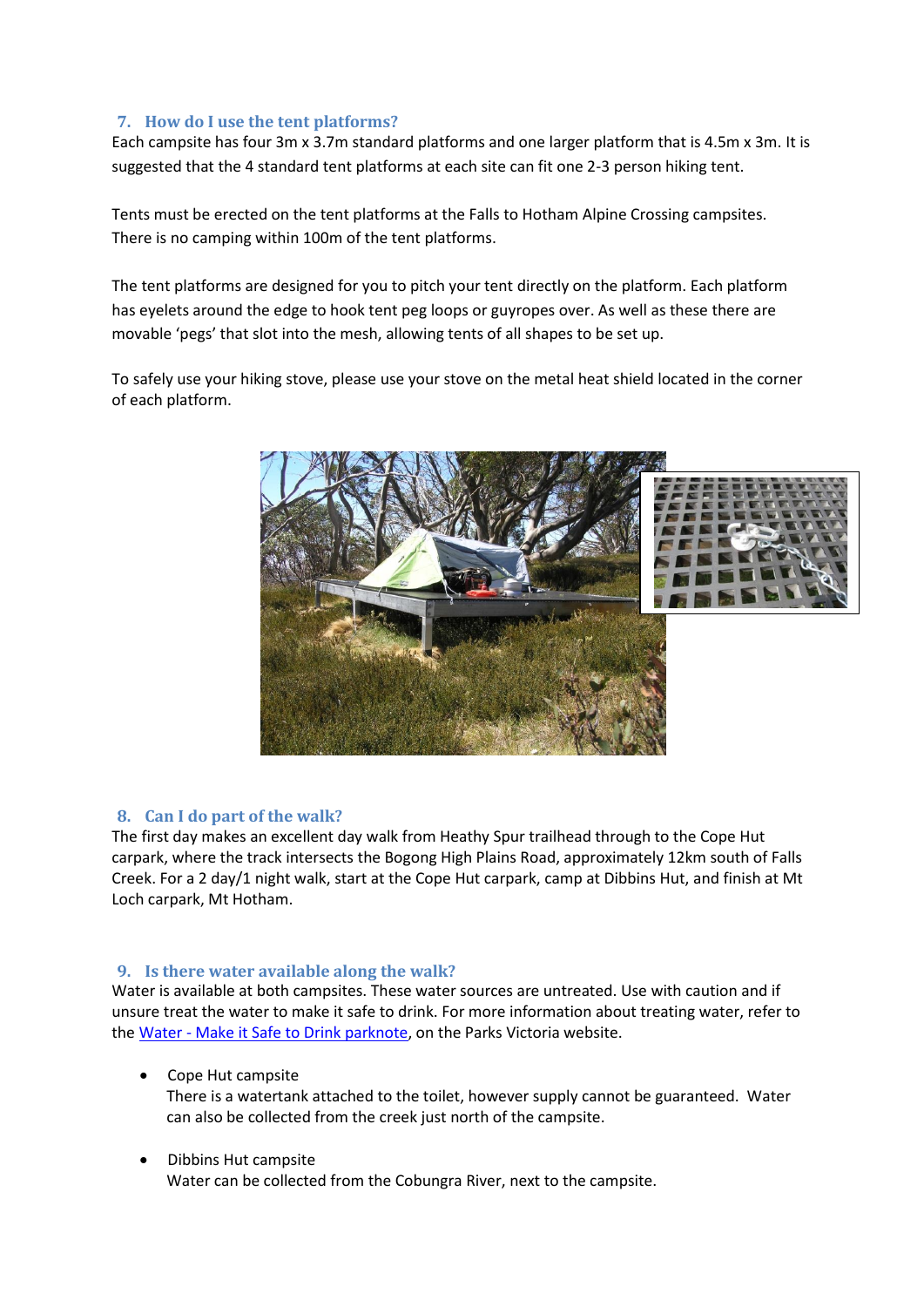#### <span id="page-3-0"></span>**10. Can I have a campfire?**

Fires may be lit in designated fireplaces only. There is a fireplace located close to each campsite. Fuel stoves are encouraged for cooking.

As with all campfires, campers must ensure that:

- The area within a distance of 3 metres from the outer perimeter of the fire is clear of flammable material
- The fire does not occupy an area in excess of 1 square metre and the size and dimensions of solid fuel used are the minimum necessary for the purpose
- A person is in attendance at all times while the fire is alight and has the capacity and means to extinguish the fire
- The fire is completely extinguished before the person leaves

No fires may be lit on days of total fire ban. The Cope Hut campsite is within the East Gippsland Total Fire Ban district and Dibbins Hut campsite is within the North East Total Fire Ban district.

#### <span id="page-3-1"></span>**11. What time of year is best to go?**

Anytime between late spring to autumn can be a suitable time to walk. Summer is the most popular when the weather is generally 10 degrees cooler in the mountains than in the surrounding valleys. The FHAC is under snow in the winter months, generally from June to October, and is not designed as a winter route.

#### <span id="page-3-2"></span>**12. Will I have mobile phone coverage on the walk?**

Mobile phone reception will be intermittent along the walk. Telstra coverage is generally good across the Bogong High Plains and poorer when dropping down into Dibbins Hut.

In Australia, the number to call in an emergency is 000 for police, fire and ambulance.

#### <span id="page-3-3"></span>**13. What Falls to Hotham Alpine Crossing maps are available?**

The *Falls to Hotham Alpine Crossing map brochure* provides information about the route and is available to download from the Parks Victoria [website.](http://parkweb.vic.gov.au/explore/parks/alpine-national-park)

For hikers who would like more detail, the *Bogong Alpine Area Outdoor Recreation Guide*, by Spatial Vision, is a comprehensive 1:50 000 scale contour map of the area.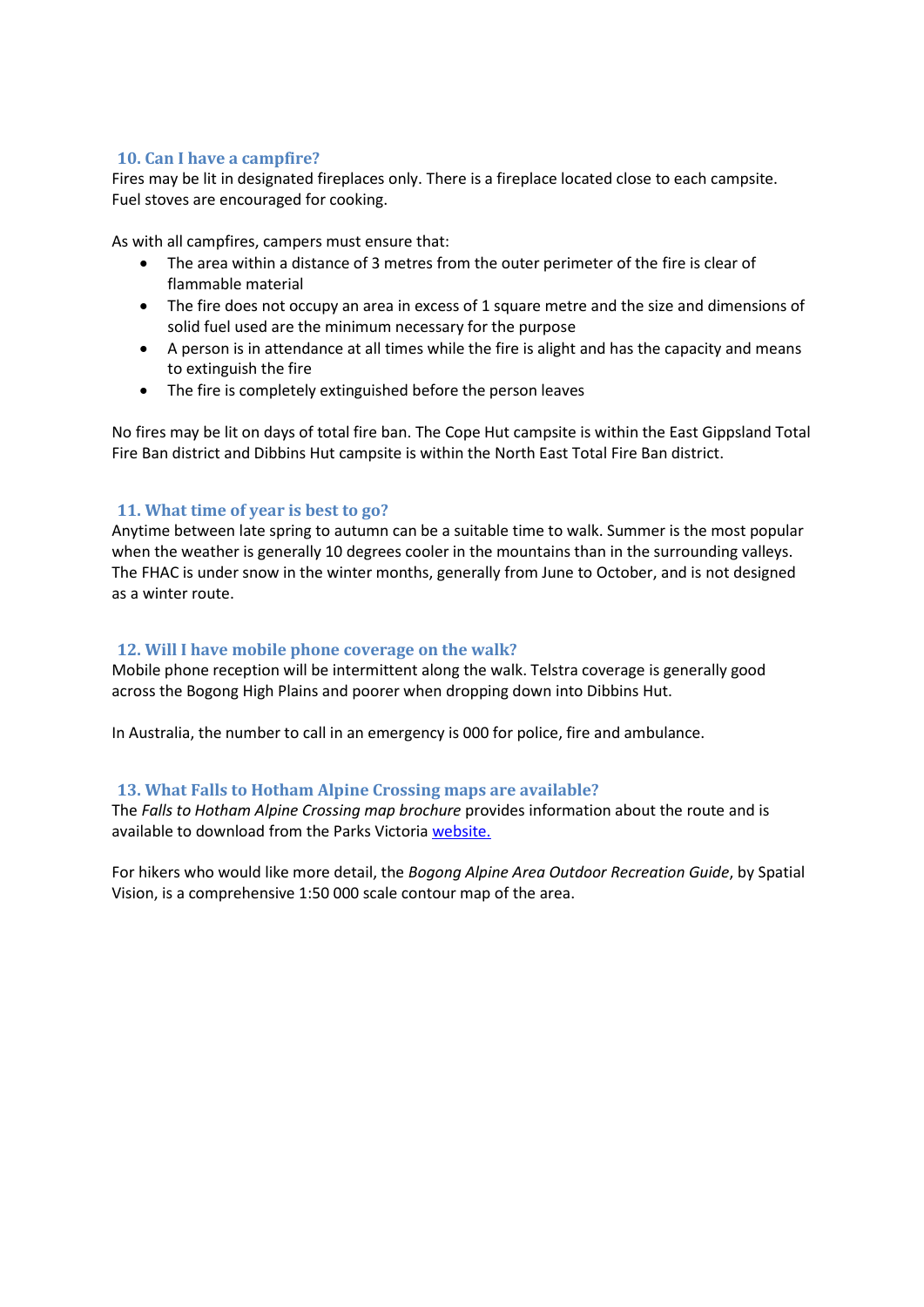#### <span id="page-4-0"></span>**14. Bushfire safety**

The Falls to Hotham Alpine Crossing is within the North East weather district.

Many of Victoria's parks and forests are bushfire prone areas. While they are great places to enjoy, during some weather conditions they are not safe places to be. Be prepared and stay informed of weather and fire danger:

#### **Weather**

Keep up to date with the latest weather forecasts and be aware of hot, dry windy weather.

#### **Fire danger ratings**

Victoria has adopted the national system of Fire Danger Ratings. The Fire Danger Rating tells you how dangerous a fire would be if one started. On a Code Red Day, the Falls to Hotham Alpine Crossing and Alpine National Park will be closed. On days of Extreme and Severe Fire Danger Ratings you should reconsider plans to visit parks and forests.

#### **Total Fire Ban**

A Total Fire Ban is declared by the CFA on days when fires are likely to spread rapidly and could be difficult to control. A Total Fire Ban means no fires, solid or liquid fuel fires can be lit. Walkers may use their hiking stove inside the huts. The Cope Hut campsite is within the East Gippsland Total Fire Ban district and Dibbins Hut campsite is within the North East Total Fire Ban district.

For more information, visit the [CFA website,](http://www.cfa.vic.gov.au/) listen to ABC or local radio, call the Victorian Bushfire Information Line on 1800 240 667 or download the CFA Fire Ready App for smartphones.